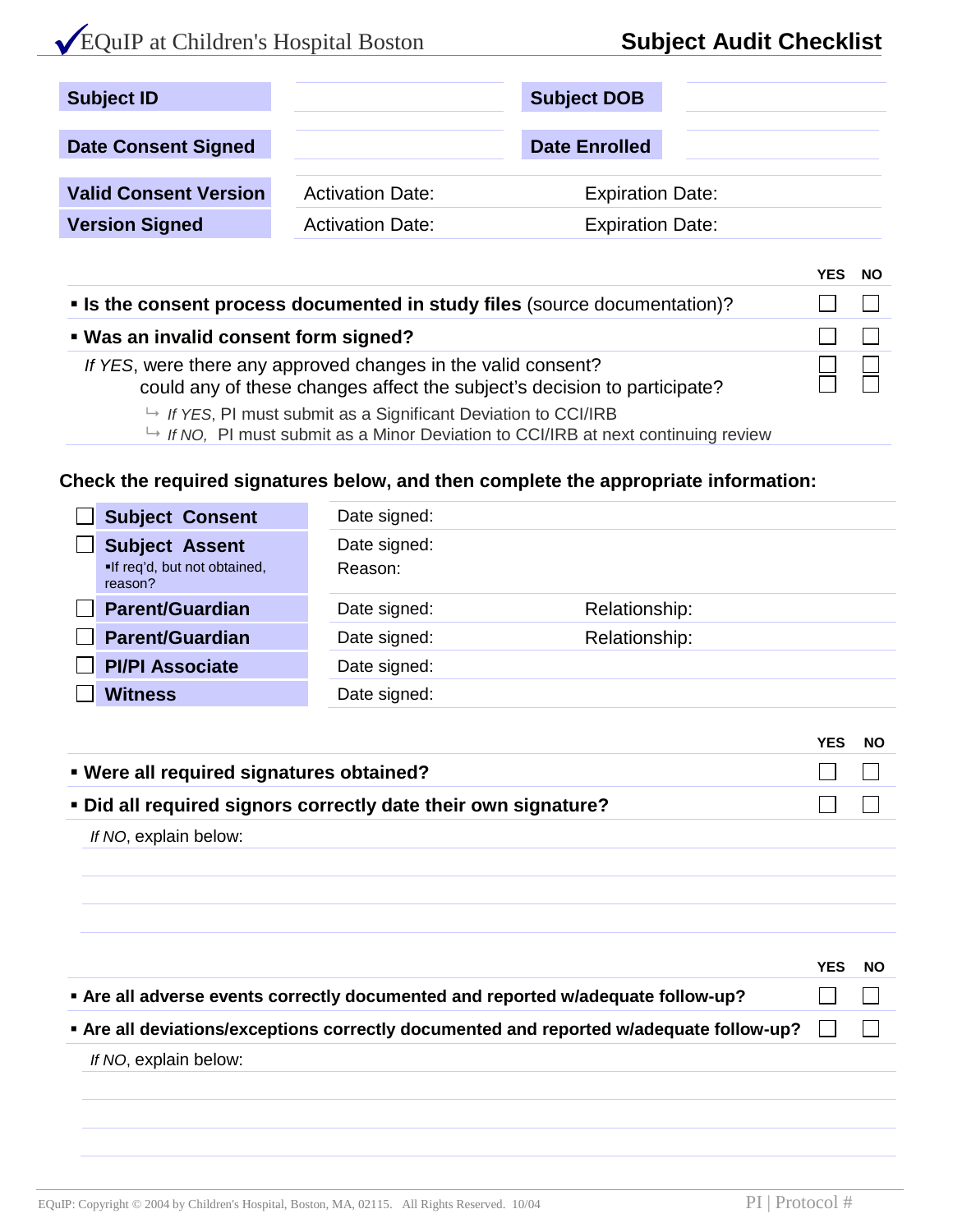**YES NO**

## **Subject Eligibility:** Inclusion/Exclusion Criteria

**Inclusion Criteria:** does subject meet the following criteria:

|                |                       | ILO NU |  |
|----------------|-----------------------|--------|--|
| $\blacksquare$ |                       |        |  |
| $\blacksquare$ |                       |        |  |
| $\blacksquare$ |                       |        |  |
| $\blacksquare$ |                       |        |  |
| п              |                       |        |  |
| п              |                       |        |  |
| $\blacksquare$ |                       |        |  |
| п              |                       |        |  |
| $\blacksquare$ |                       |        |  |
|                | If NO, explain below: |        |  |
|                |                       |        |  |
|                |                       |        |  |

### **Exclusion Criteria:** does subject meet the following criteria:

| $\tilde{\phantom{a}}$ | YES NO |  |
|-----------------------|--------|--|
| п                     |        |  |
| $\blacksquare$        |        |  |
| п                     |        |  |
| $\blacksquare$        |        |  |
| $\blacksquare$        |        |  |
| п                     |        |  |
| п                     |        |  |
| $\blacksquare$        |        |  |
| л                     |        |  |
| $\mathbf{r}$          |        |  |

#### *If NO*, explain below: